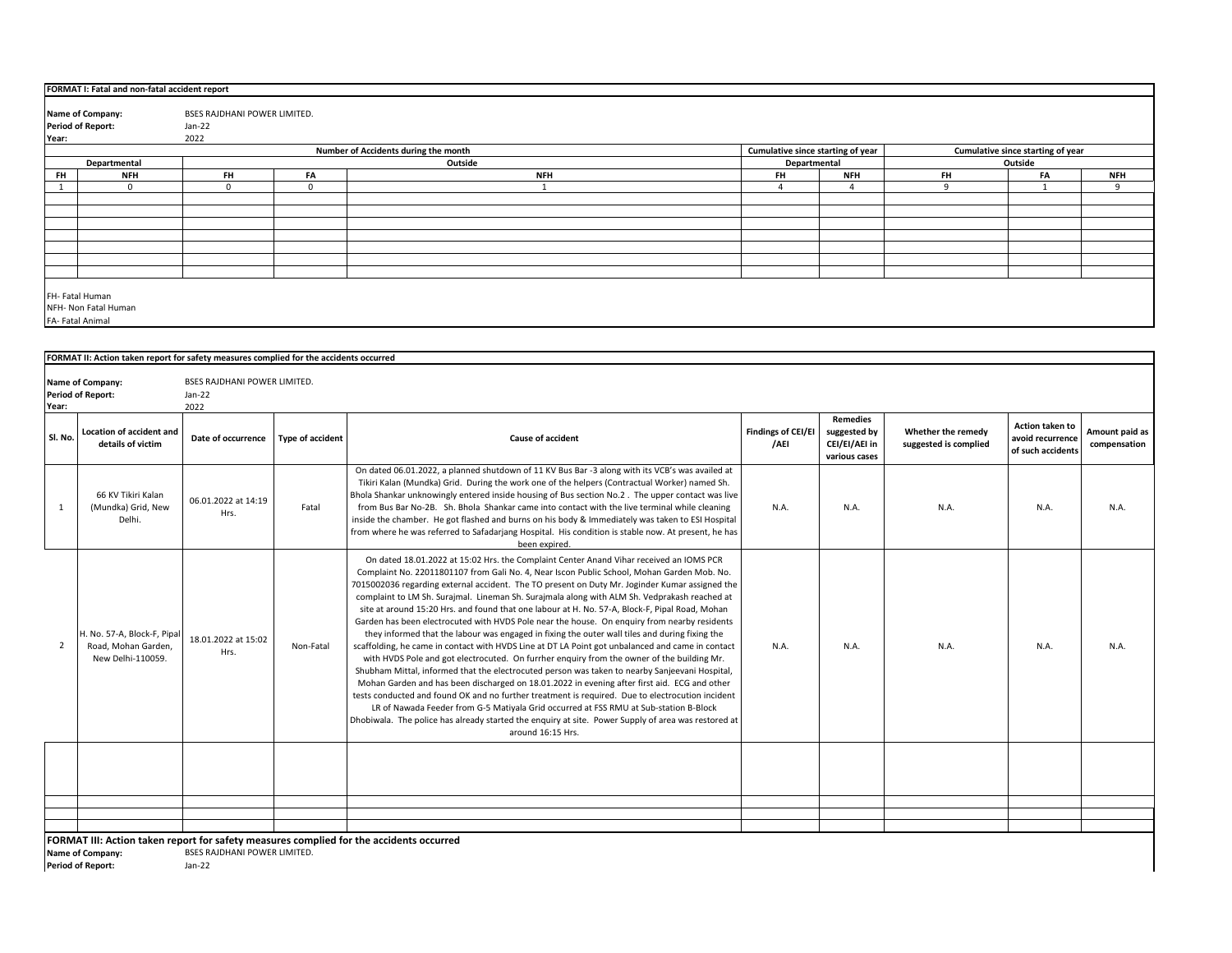| Year:                                                                                                                                                                                                               | 2022                                             |                                    |                                                      |                        |                                  |                                      |             |                                               |
|---------------------------------------------------------------------------------------------------------------------------------------------------------------------------------------------------------------------|--------------------------------------------------|------------------------------------|------------------------------------------------------|------------------------|----------------------------------|--------------------------------------|-------------|-----------------------------------------------|
|                                                                                                                                                                                                                     |                                                  |                                    |                                                      |                        |                                  | Complaints attended during the month |             |                                               |
| <b>Service Area</b>                                                                                                                                                                                                 | Standard                                         | Pending<br>previous month          | complaint of the Complaint received during the month | <b>Total Complaint</b> | Within<br><b>Specified Time</b>  | <b>Beyond specified time</b>         | Total       | <b>Balance</b><br>complaint to be<br>attended |
| 1                                                                                                                                                                                                                   | $\overline{2}$                                   | 3                                  | $\overline{\mathbf{4}}$                              | $5 = 3 + 4$            | 6                                | $\overline{7}$                       | $8 = 6 + 7$ | 9                                             |
| Continuous power failure<br>affecting individual consumer and<br>group of consumer upto 100<br>connected at Low voltage supply,<br>excluding the failure where<br>distribution transformer requires<br>replacement. |                                                  |                                    | 35755                                                | 35755                  | 35755                            | $\mathbf 0$                          | 35755       |                                               |
| Continuous power failure<br>affecting more than 100<br>consumers connected at Low<br>voltage supply excluding the<br>failure where distribution<br>transformer requires<br>replacement.                             |                                                  |                                    | 652                                                  | 652                    | 652                              | $\mathbf 0$                          | 652         |                                               |
| Continuous power supply failure                                                                                                                                                                                     |                                                  |                                    | 1                                                    | $\mathbf{1}$           | 1                                | $\mathbf 0$                          | 1           |                                               |
| Continuous power failure<br>affecting consumers connected<br>through High Voltage Distribution<br>System (HVDS) and not covered<br>under (i) & (ii)                                                                 |                                                  |                                    | 11561                                                | 11561                  | 11561                            | $\mathbf 0$                          | 11561       |                                               |
| Continuous Schduled Power<br>Outage                                                                                                                                                                                 |                                                  |                                    | 899                                                  | 899                    | 899                              | $\mathbf 0$                          | 899         |                                               |
| Replacement of Burnt Meter or<br>Stolen Meter                                                                                                                                                                       |                                                  |                                    | 2058                                                 | 2058                   | 2028                             | 29                                   | 2057        | $\,$ 1 $\,$                                   |
| Name of Company:<br><b>Period of Report:</b><br>Year:                                                                                                                                                               | BSES RAJDHANI POWER LIMITED.<br>Jan-22<br>2022   |                                    |                                                      |                        |                                  |                                      |             |                                               |
|                                                                                                                                                                                                                     |                                                  | Pending                            |                                                      |                        |                                  | Complaints attended during the month |             | <b>Balance</b>                                |
| <b>Service Area</b>                                                                                                                                                                                                 | Standard                                         | complaint of the<br>previous month | Complaint received during the month                  | <b>Total Complaint</b> | Within<br><b>Specified Time</b>  | <b>Beyond specified time</b>         | Total       | complaint to be<br>attended                   |
| $\mathbf{1}$                                                                                                                                                                                                        | $\overline{2}$                                   | 3                                  | 4                                                    | $5 = 3 + 4$            | 6                                | $\overline{\phantom{a}}$             | $8 = 6 + 7$ | $9 = 5 - 8$                                   |
| <b>Local Problem</b>                                                                                                                                                                                                | 4 hours                                          | $\mathsf 0$                        | 302                                                  | 302                    | 302                              | $\mathbf 0$                          | 302         | $\mathbf 0$                                   |
| Tap setting of transformer<br><b>Repair of Distribution</b><br>Line/transformer/ capacitor<br>Installation and Up gradation of                                                                                      |                                                  |                                    |                                                      |                        |                                  |                                      |             |                                               |
| <b>High Tension/ Low Tension</b>                                                                                                                                                                                    |                                                  |                                    |                                                      |                        |                                  |                                      |             |                                               |
| FORMAT V: Complaint about meters                                                                                                                                                                                    |                                                  |                                    |                                                      |                        |                                  |                                      |             |                                               |
| Name of Company:<br><b>Period of Report:</b><br>Year:                                                                                                                                                               | BSES RAJDHANI POWER LIMITED.<br>$Jan-22$<br>2022 |                                    |                                                      |                        |                                  |                                      |             |                                               |
|                                                                                                                                                                                                                     |                                                  |                                    |                                                      |                        |                                  | Complaints attended during the month |             |                                               |
| <b>Service Area</b>                                                                                                                                                                                                 | Standard                                         | Pending<br>previous month          | complaint of the Complaint received during the month | Total<br>Complaint     | With in<br><b>Specified Time</b> | <b>Beyond Specified</b><br>Time      | Total       | <b>Balance</b><br>complaint to be<br>attended |
| 1                                                                                                                                                                                                                   | $\overline{2}$                                   | 3                                  | $\overline{4}$                                       | $5 = 3 + 4$            | 6                                | $\overline{7}$                       | $8=6+7$     | $9 = 5 - 8$                                   |
| <b>Complaint lodged for accuracy</b><br>test of meter-Fast                                                                                                                                                          | Within fifteen days                              | 759                                | 1,376                                                | 2135                   | 930                              | 182                                  | 1112        | 1023                                          |
| <b>Complaint lodged for accuracy</b>                                                                                                                                                                                | Within fifteen days                              | $\mathsf 0$                        | $\mathbf 0$                                          | $\mathbf 0$            | $\mathsf 0$                      | $\mathsf 0$                          | $\mathbf 0$ | $\mathsf 0$                                   |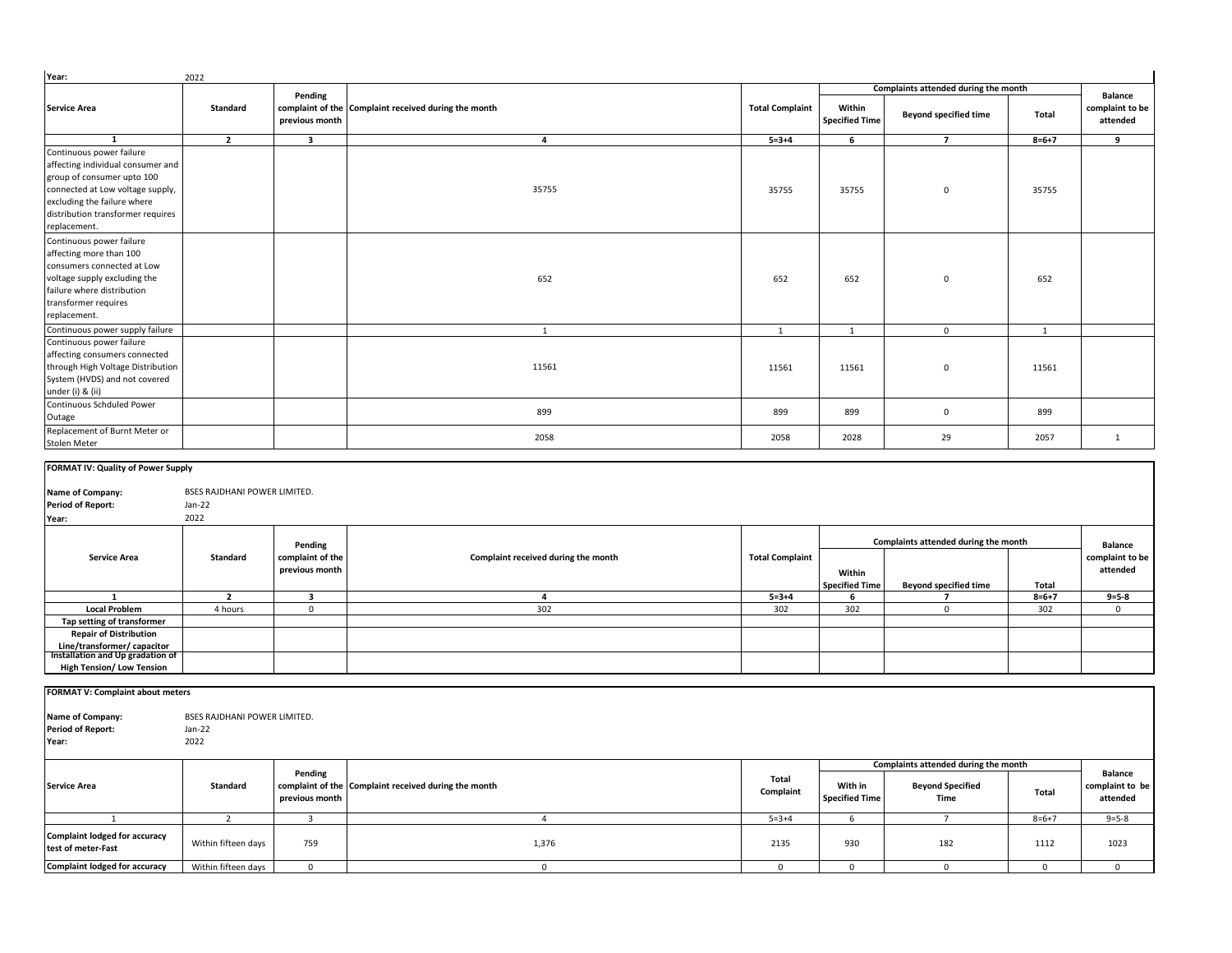| Complaint lodged for defective /            | Within fifteen days                          | 382                | .183  | 1565 | 1.029 | $\sim$ | 1302     | 263 |
|---------------------------------------------|----------------------------------------------|--------------------|-------|------|-------|--------|----------|-----|
| Complaint lodged for burnt meter            | Restoration of supply<br>with 3hrs and meter | $\sim$ $ -$<br>ےرے | 2,237 | 2489 | 1,749 |        | 2101     | 388 |
| <b>Complaint lodged for stolen</b><br>meter | to be replaced within<br>3days.              |                    |       | -    |       |        | 20<br>25 |     |
|                                             |                                              |                    |       |      |       |        |          |     |

| FORMAT VI: New Connections / Additional Load, where power suppply can be provided from existing network |                                     |                         |                                                      |              |                              |                                      |             |                             |  |  |
|---------------------------------------------------------------------------------------------------------|-------------------------------------|-------------------------|------------------------------------------------------|--------------|------------------------------|--------------------------------------|-------------|-----------------------------|--|--|
|                                                                                                         |                                     |                         |                                                      |              |                              |                                      |             |                             |  |  |
| Name of Company:                                                                                        | <b>BSES RAJDHANI POWER LIMITED.</b> |                         |                                                      |              |                              |                                      |             |                             |  |  |
| <b>Period of Report:</b>                                                                                | Jan-22                              |                         |                                                      |              |                              |                                      |             |                             |  |  |
| Year:                                                                                                   | 2022                                |                         |                                                      |              |                              |                                      |             |                             |  |  |
|                                                                                                         |                                     |                         |                                                      |              |                              |                                      |             |                             |  |  |
|                                                                                                         |                                     | Pending                 |                                                      | Total        |                              | Complaints attended during the month |             | <b>Balance</b>              |  |  |
| <b>Service Area</b>                                                                                     | Standard                            | previous month          | complaint of the Complaint received during the month | Complaint    | With in<br>Specified<br>Time | <b>Beyond Specified</b><br>Time      | Total       | complaint to be<br>attended |  |  |
|                                                                                                         | $\overline{2}$                      | $\overline{\mathbf{3}}$ |                                                      | $5 = 3 + 4$  | 6                            | $\overline{ }$                       | $8 = 6 + 7$ | $9 = 5 - 8$                 |  |  |
| New Connection where no RoW<br>or road Cutting permission is<br>required                                | 7 days                              | 5,524                   | 12,162                                               | 17686        | 10,598                       | 2,770                                | 13368       | 4318                        |  |  |
| New Connection where RoW or<br>road Cutting permission is<br>required                                   | 15 days                             | $\mathbf 0$             | $\mathbf 0$                                          | $\mathbf 0$  | 0                            | $\mathbf 0$                          | $\mathbf 0$ | 0                           |  |  |
| New Connection where no RoW<br>or road Cutting permission is<br>required                                | 7 days                              | 141                     | 247                                                  | 388          | 210                          | 20                                   | 230         | 158                         |  |  |
| New Connection where RoW or<br>road Cutting permission is<br>required                                   | 15 days                             | $\mathbf 0$             | $\mathbf{0}$                                         | $\mathbf{0}$ | $\mathbf{0}$                 | $\mathbf 0$                          | $\mathbf 0$ | $\Omega$                    |  |  |

|                                                                                                                                                                                          |                                            |                         | FORMAT VII: Applications for New Connections / Additional Load, where power supply requires extension of distribution system. |                    |                                      |                                 |             |                             |  |
|------------------------------------------------------------------------------------------------------------------------------------------------------------------------------------------|--------------------------------------------|-------------------------|-------------------------------------------------------------------------------------------------------------------------------|--------------------|--------------------------------------|---------------------------------|-------------|-----------------------------|--|
| Name of Company:<br><b>BSES RAJDHANI POWER LIMITED.</b><br><b>Period of Report:</b><br>Jan-22<br>2022<br>Year:                                                                           |                                            |                         |                                                                                                                               |                    |                                      |                                 |             |                             |  |
|                                                                                                                                                                                          |                                            | Pending                 |                                                                                                                               |                    | Complaints attended during the month |                                 |             | <b>Balance</b>              |  |
| <b>Service Area</b>                                                                                                                                                                      | <b>Standard</b>                            | previous month          | complaint of the Complaint received during the month                                                                          | Total<br>Complaint | With in<br>Specified<br>Time         | <b>Beyond Specified</b><br>Time | Total       | complaint to be<br>attended |  |
| 1                                                                                                                                                                                        | $\overline{2}$                             | $\overline{\mathbf{3}}$ | $\mathbf{A}$                                                                                                                  | $5 = 3 + 4$        | 6                                    | $\overline{7}$                  | $8 = 6 + 7$ | $9 = 5 - 8$                 |  |
| 1. Electrified Areas (where<br>extension of line upto five poles<br>is required)                                                                                                         | 15 days from receipt<br>of payment         |                         |                                                                                                                               |                    |                                      |                                 |             |                             |  |
| 2. Electrified areas (where<br>extension of lines or<br>augmentation of Distribution<br>Transformer capacity where peak<br>load of transformer has reached<br>90% of its rated capacity. | Within 2 months from<br>receipt of payment |                         |                                                                                                                               |                    |                                      |                                 |             |                             |  |
| 3. Electrified areas (where new<br>distribtion transformer is<br>required)                                                                                                               | Within 4 months from<br>receipt of payment |                         |                                                                                                                               |                    |                                      |                                 |             |                             |  |
| 4. Electrified Areas (where<br>existing 11 KV network needs to<br>be augmented)                                                                                                          | 15 days                                    |                         |                                                                                                                               |                    |                                      |                                 |             |                             |  |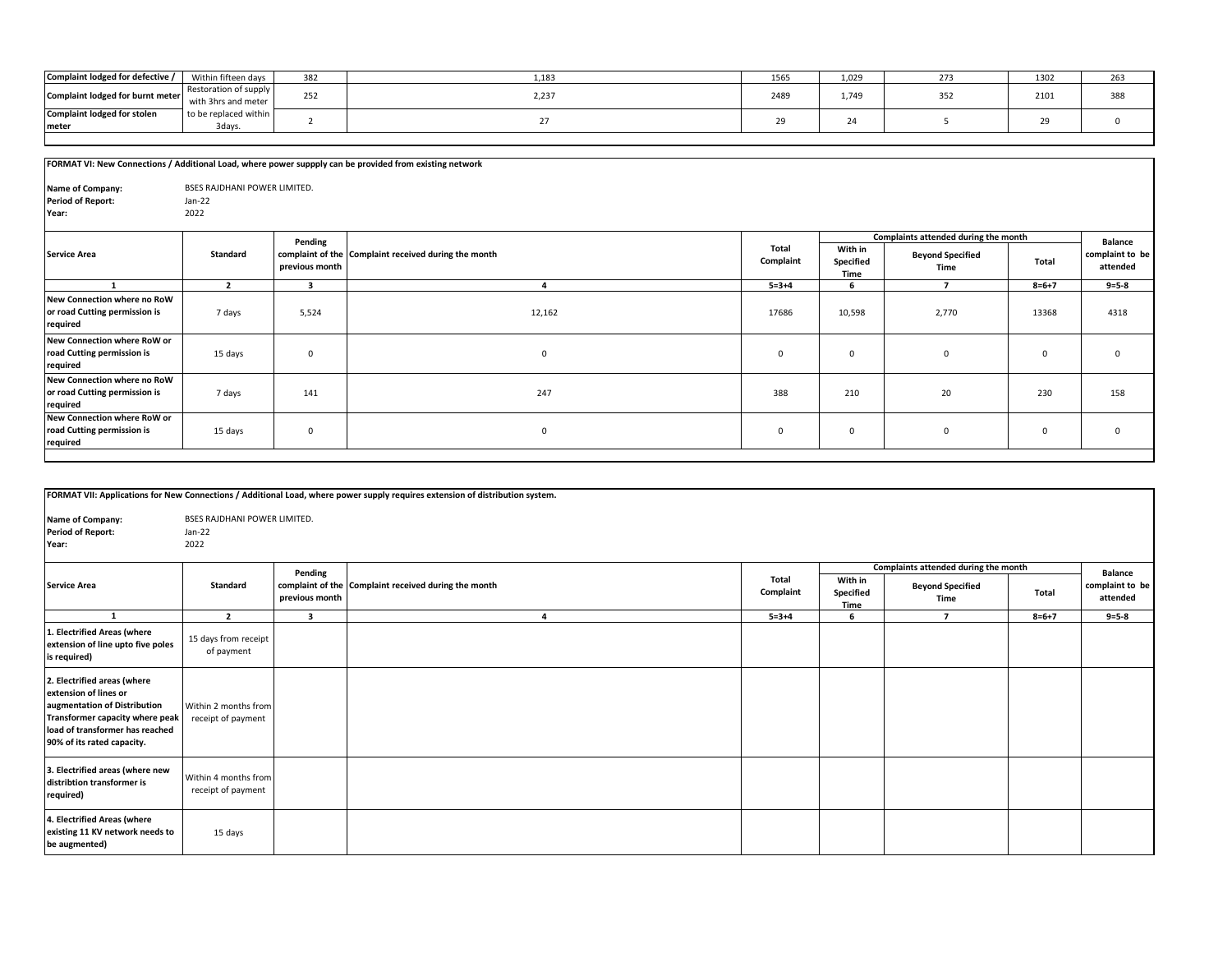| 5. Electrified Areas (where  |         |  |  |  |  |
|------------------------------|---------|--|--|--|--|
| existing 66/33 kV substation | 15 days |  |  |  |  |
| needs to be augmented)       |         |  |  |  |  |
| <b>New Connections</b>       |         |  |  |  |  |
| <b>Additional Load</b>       |         |  |  |  |  |
|                              |         |  |  |  |  |

|                                                                                                                               | FORMAT VIII: Connection in un-electrified areas       |                |                                                      |                    |                              |                                      |             |                             |  |  |
|-------------------------------------------------------------------------------------------------------------------------------|-------------------------------------------------------|----------------|------------------------------------------------------|--------------------|------------------------------|--------------------------------------|-------------|-----------------------------|--|--|
| Name of Company:<br><b>Period of Report:</b><br>Year:                                                                         | <b>BSES RAJDHANI POWER LIMITED.</b><br>Jan-22<br>2022 |                |                                                      |                    |                              |                                      |             |                             |  |  |
|                                                                                                                               |                                                       | Pending        |                                                      |                    |                              | Complaints attended during the month |             | <b>Balance</b>              |  |  |
| <b>Service Area</b>                                                                                                           | Standard                                              | previous month | complaint of the Complaint received during the month | Total<br>Complaint | With in<br>Specified<br>Time | <b>Beyond Specified</b><br>Time      | Total       | complaint to be<br>attended |  |  |
|                                                                                                                               |                                                       |                |                                                      | $5 = 3 + 4$        | ĥ                            |                                      | $8 = 6 + 7$ | $9 = 5 - 8$                 |  |  |
| <b>Un-Electrified Areas</b><br>(Where connection from nearby<br>existing network is possible)                                 | Within 4 months from<br>Commission's<br>approval      | $\Omega$       | $\mathbf{0}$                                         | $\Omega$           | $\mathbf{0}$                 | $\mathbf 0$                          | $\Omega$    | 0                           |  |  |
| Un-Electrified Areas/ Green Field<br>Projects (Where new network is<br>to be laid or grid station needs to<br>be established) | Within 12 months<br>from Commission's<br>approval     | $\mathbf 0$    | $\mathbf{0}$                                         | $\Omega$           | $\mathbf{0}$                 | $^{\circ}$                           | $\Omega$    | 0                           |  |  |

| FORMAT IX: Transfer of Consumer's connection and conversion of services.       |                                                                                                                                                  |                           |                                                      |                    |                              |                                      |              |                             |  |
|--------------------------------------------------------------------------------|--------------------------------------------------------------------------------------------------------------------------------------------------|---------------------------|------------------------------------------------------|--------------------|------------------------------|--------------------------------------|--------------|-----------------------------|--|
| Name of Company:<br><b>Period of Report:</b><br>Year:                          | <b>BSES RAJDHANI POWER LIMITED.</b><br>Jan-22<br>2022                                                                                            |                           |                                                      |                    |                              |                                      |              |                             |  |
|                                                                                |                                                                                                                                                  |                           |                                                      |                    |                              | Complaints attended during the month |              | <b>Balance</b>              |  |
| <b>Service Area</b>                                                            | Standard                                                                                                                                         | Pending<br>previous month | complaint of the Complaint received during the month | Total<br>Complaint | With in<br>Specified<br>Time | <b>Beyond Specified</b><br>Time      | Total        | complaint to be<br>attended |  |
| 1                                                                              | $\overline{2}$                                                                                                                                   | $\overline{\mathbf{3}}$   | 4                                                    | $5 = 3 + 4$        | 6                            | $\overline{7}$                       | $8 = 6 + 7$  | $9 = 5 - 8$                 |  |
| <b>Transfer of Name</b>                                                        | Within two billing<br>cycles of<br>acceptance of<br>application or clearing<br>of dues whichever is<br>later<br>Within ten days of<br>acceptance | 188                       | 3,362                                                | 3,550              | 3,405                        | 44                                   | 3,449        | 101                         |  |
| <b>Load Reduction</b>                                                          | of application, shall<br>be effective from<br>next billing cycle                                                                                 | 62                        | 797                                                  | 859                | 771                          | 21                                   | 792          | 67                          |  |
| <b>Change of Category</b>                                                      | As per Regulation 17<br>(5)                                                                                                                      | 440                       | 505                                                  | 945                | 419                          | 39                                   | 458          | 487                         |  |
| Incase connection is denied after<br>receipt of payment against<br>demand note |                                                                                                                                                  | 87                        | 693                                                  | 780                | 309                          | 456                                  | 765          | 15                          |  |
| Connection energized through<br>Loop                                           | As per Regulation 11                                                                                                                             | $\mathbf{0}$              | $\mathbf{0}$                                         | $\mathbf{0}$       | $\mathbf{0}$                 | $\mathbf{0}$                         | $\mathbf{0}$ | $\mathbf{0}$                |  |
| If notice towards downward if<br>any is not sent                               | 31st May of Financial<br>year                                                                                                                    | $\mathbf 0$               | $\mathbf 0$                                          | $\mathbf{0}$       | $\mathbf 0$                  | $\mathbf{0}$                         | $\mathbf{0}$ | $\mathbf 0$                 |  |
|                                                                                |                                                                                                                                                  |                           |                                                      |                    |                              |                                      |              |                             |  |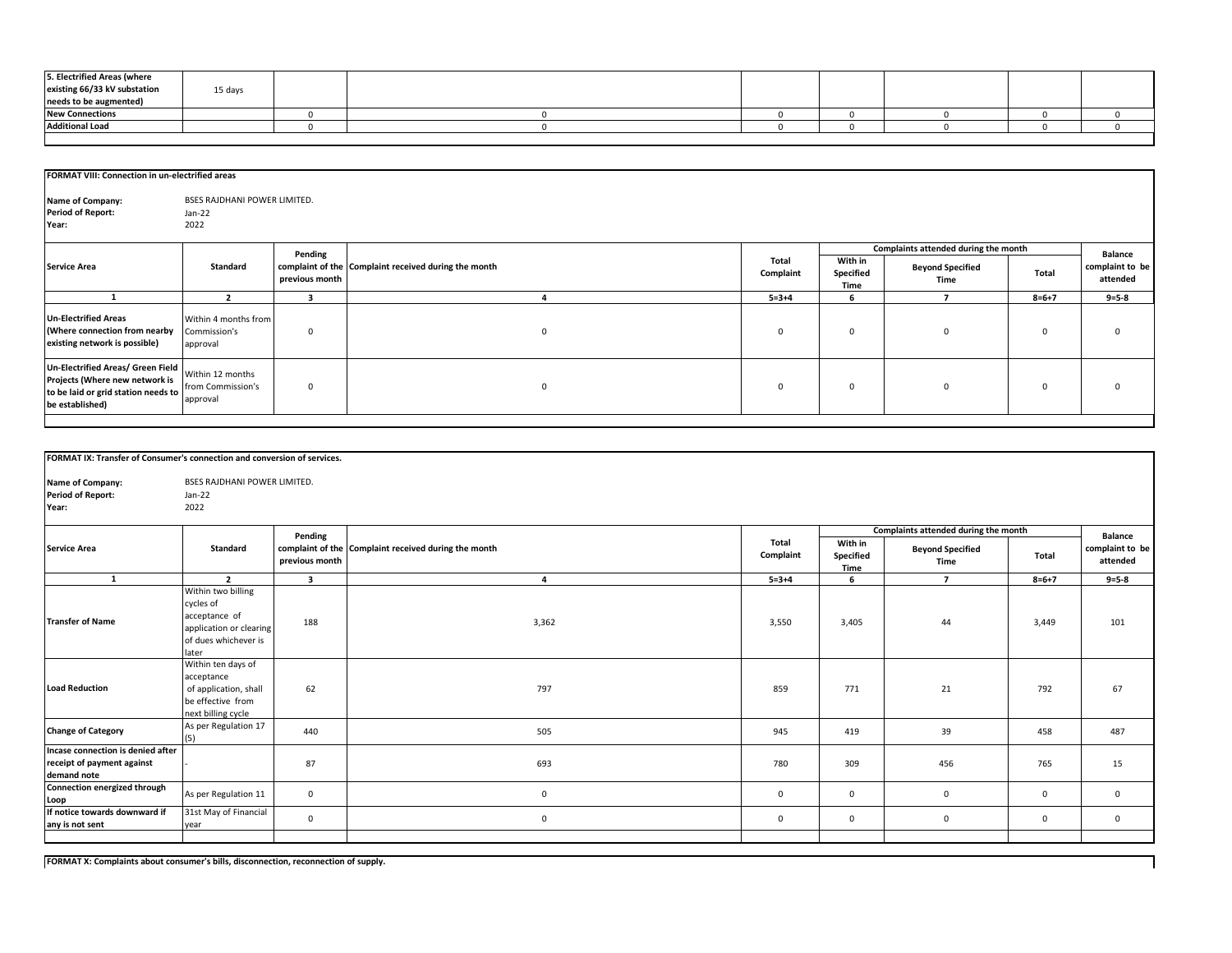| Name of Company:<br><b>Period of Report:</b><br>Year:                                                                                                                | BSES RAJDHANI POWER LIMITED.<br>$Jan-22$<br>2022           |                         |                                                                      |                   |                                                   |             |                                                |
|----------------------------------------------------------------------------------------------------------------------------------------------------------------------|------------------------------------------------------------|-------------------------|----------------------------------------------------------------------|-------------------|---------------------------------------------------|-------------|------------------------------------------------|
|                                                                                                                                                                      | <b>Standard</b>                                            | Pending                 | <b>Total</b><br>complaint of the Complaint received during the month | With in           | Complaints attended during the month              |             | <b>Balance</b><br>complaint to be              |
| <b>Service Area</b>                                                                                                                                                  |                                                            | previous month          | Complaint                                                            | Specified<br>Time | <b>Beyond Specified</b><br>Time                   | Total       | attended                                       |
| 1                                                                                                                                                                    | $\overline{2}$                                             | $\overline{\mathbf{3}}$ | $\overline{a}$<br>$5 = 3 + 4$                                        | 6                 | $\overline{7}$                                    | $8 = 6 + 7$ | $9 = 5 - 8$                                    |
| <b>Complaints on billing</b>                                                                                                                                         | Only one bill<br>in a Financial Year                       | 536                     | 347<br>883                                                           | 298               | 61                                                | 359         | 524                                            |
| Final bill for vacation of premises 5 days                                                                                                                           |                                                            | 9                       | 89<br>98                                                             | 63                | $\overline{3}$                                    | 66          | 32                                             |
| Non payment of dues by the                                                                                                                                           | 15 days                                                    | 25                      | 56<br>31                                                             | 30                | $\overline{2}$                                    | 32          | 24                                             |
| <b>Request for reconnection</b>                                                                                                                                      | 24hrs                                                      | 138                     | 733<br>871                                                           | 631               | 140                                               | 771         | 100                                            |
| <b>Consumer wanting disconnection</b> 5 days                                                                                                                         |                                                            | 599                     | 3,309<br>3,908                                                       | 2,479             | 911                                               | 3,390       | 518                                            |
| <b>FORMAT XI: Failure of Distribution Transformer</b><br>Name of Company:<br><b>Period of Report:</b><br>Year:                                                       | BSES RAJDHANI POWER LIMITED.<br>Jan-22<br>2022             |                         |                                                                      |                   |                                                   |             |                                                |
| No. of Distribution transformers<br>at the beginning of the month                                                                                                    | No. of Distribution transformers added<br>during the month |                         | Total number of distribution transformers                            |                   | <b>Number of Distribution transformers failed</b> |             | % Failure rate of distribution<br>transformers |
| 1                                                                                                                                                                    | 2                                                          |                         | $3=1+2$                                                              |                   | $\overline{4}$                                    |             | $5=(4)*100/(3)%$                               |
| 7822                                                                                                                                                                 | 12                                                         |                         | 7834                                                                 |                   | $\overline{1}$                                    |             | 1.276%                                         |
|                                                                                                                                                                      |                                                            |                         |                                                                      |                   |                                                   |             |                                                |
|                                                                                                                                                                      |                                                            |                         |                                                                      |                   |                                                   |             |                                                |
|                                                                                                                                                                      |                                                            |                         |                                                                      |                   |                                                   |             |                                                |
| Only 3 phase transformers considered>=400 kVA<br>Note:<br>Only New transformers added in the system is considered against point no. 2<br>Only O&M failure considered |                                                            |                         |                                                                      |                   |                                                   |             |                                                |
|                                                                                                                                                                      |                                                            |                         |                                                                      |                   |                                                   |             |                                                |
| <b>FORMAT XII: Failure of Power Transformer</b>                                                                                                                      |                                                            |                         |                                                                      |                   |                                                   |             |                                                |
| Name of Company:<br><b>Period of Report:</b><br>Year:                                                                                                                | BSES RAJDHANI POWER LIMITED.<br>Jan-22<br>2022             |                         |                                                                      |                   |                                                   |             |                                                |
|                                                                                                                                                                      |                                                            |                         |                                                                      |                   |                                                   |             |                                                |
| No. of power transformers at the No. of power transformers added during<br>beginning of the month                                                                    | the month                                                  |                         | Total number of power transformers                                   |                   | Number of power transformers failed               |             | % Failure rate of power<br>transformers        |
| <sup>1</sup>                                                                                                                                                         | $\overline{2}$                                             |                         | $3 = 1 + 2$                                                          |                   | $\overline{4}$                                    |             | $5=(4)*100/(3)%$                               |

|         | FORMAT XIII: Summary of Overall Standards of Performance. |                                                       |                                               |                                     |                                |                                         |  |  |  |  |  |  |
|---------|-----------------------------------------------------------|-------------------------------------------------------|-----------------------------------------------|-------------------------------------|--------------------------------|-----------------------------------------|--|--|--|--|--|--|
| Year:   | Name of Company:<br><b>Period of Report:</b>              | <b>BSES RAJDHANI POWER LIMITED.</b><br>Jan-22<br>2022 |                                               |                                     |                                |                                         |  |  |  |  |  |  |
| SI. No. |                                                           | Service area                                          | Overall<br><b>Standards of</b><br>Performance | Total Cases Received / Reported (A) | <b>Complaints Attended (B)</b> | Standard of Performance Achieved<br>(C) |  |  |  |  |  |  |

267 0 267 0 0.00%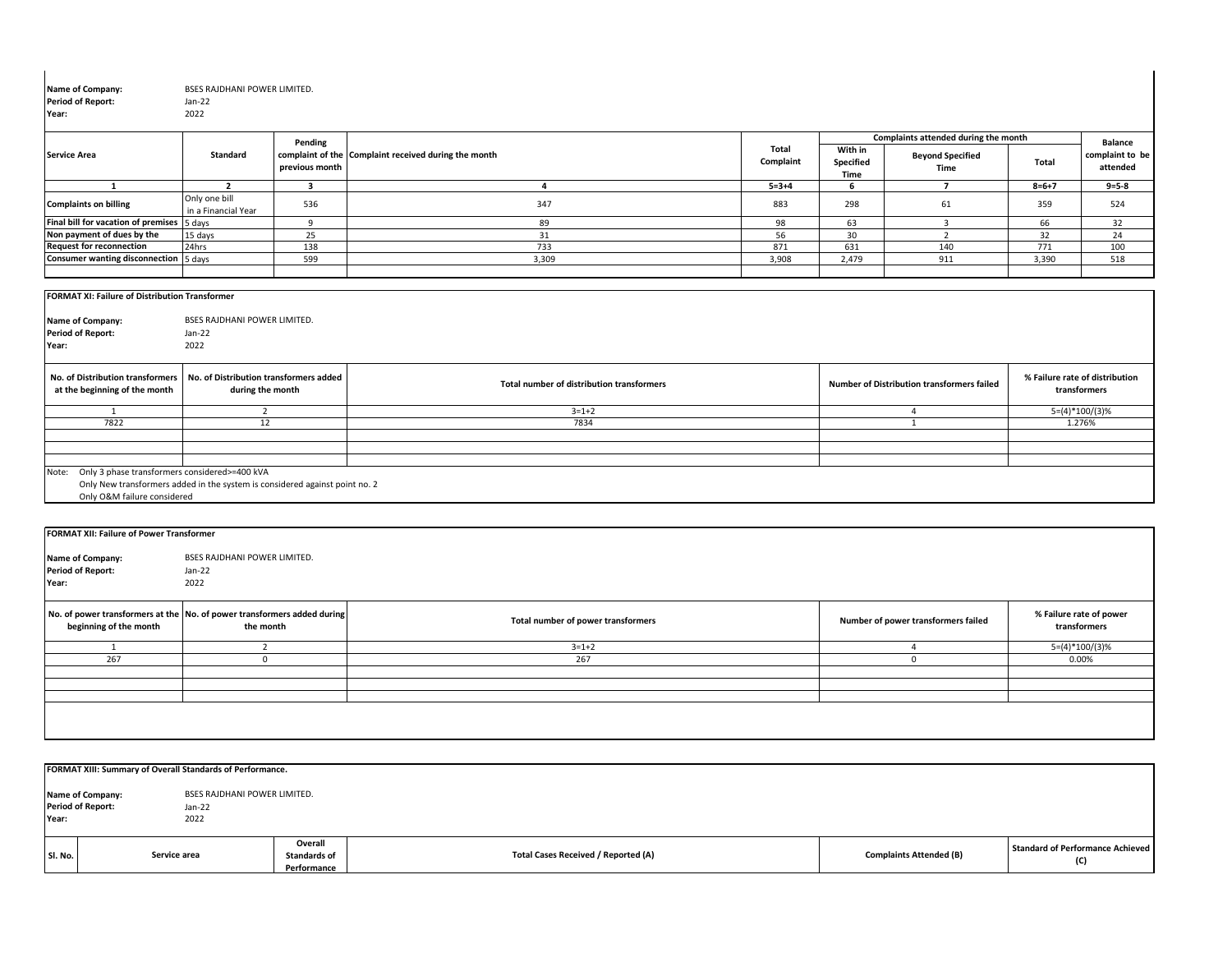|                                           |                                                                                                                                                                                                               |                                                                     |                                                                                                                       |                 | Within<br><b>Specified Time</b> | <b>Beyond specified time</b>        |                                  |                               |
|-------------------------------------------|---------------------------------------------------------------------------------------------------------------------------------------------------------------------------------------------------------------|---------------------------------------------------------------------|-----------------------------------------------------------------------------------------------------------------------|-----------------|---------------------------------|-------------------------------------|----------------------------------|-------------------------------|
|                                           |                                                                                                                                                                                                               |                                                                     | 1. Power Supply Failure                                                                                               |                 |                                 |                                     |                                  |                               |
| (i)                                       | Continuous power failure affecting individual<br>consumer and group of consumer upto 100<br>connected at Low voltage supply, excluding the<br>failure where distribution transformer requires<br>replacement. |                                                                     | 35755                                                                                                                 |                 | 35755                           | $\mathbf 0$                         |                                  | 100%                          |
| (ii)                                      | Continuous power failure affecting more than<br>100 consumers connected at Low voltage supply<br>excluding the failure where distribution<br>transformer requires replacement.                                |                                                                     | 652                                                                                                                   |                 | 652                             | $\mathbf 0$                         |                                  | 100%                          |
| (iii)                                     | Continuous power supply failure requiring<br>replacement of distribution transformer.                                                                                                                         |                                                                     | $\mathbf{1}$                                                                                                          |                 | $\mathbf{1}$                    | $\mathbf 0$                         |                                  | 100%                          |
| (iv)                                      | Continuous power failure affecting consumers<br>connected through High Voltage Distribution<br>System (HVDS) and not covered under (i) & (ii)<br>above                                                        |                                                                     | 11561                                                                                                                 |                 | 11561                           | $\mathbf 0$                         |                                  | 100%                          |
| (v)                                       | Continuous scheduled power outages                                                                                                                                                                            |                                                                     | 899                                                                                                                   |                 | 899                             | $\mathbf 0$                         |                                  | 100%                          |
| (vi)                                      | Replacement of burnt meter                                                                                                                                                                                    |                                                                     | 2058                                                                                                                  |                 | 2028                            | 29                                  |                                  | 98.54%                        |
|                                           |                                                                                                                                                                                                               |                                                                     | <b>Period of Scheduled Outage</b>                                                                                     |                 |                                 |                                     |                                  |                               |
| $\overline{2}$                            | Maximum duration in a single stretch                                                                                                                                                                          |                                                                     | 3H:33M                                                                                                                |                 |                                 |                                     |                                  |                               |
|                                           | Restoration of supply by 6:00 PM                                                                                                                                                                              |                                                                     | ALL<br>698                                                                                                            |                 |                                 |                                     |                                  | 99%                           |
| 3                                         | Faults in street light maintained by the licensee                                                                                                                                                             |                                                                     | <b>Reliability Indices</b>                                                                                            |                 | 691                             | $7\overline{ }$                     |                                  |                               |
| $\overline{4}$                            | <b>SAIFI</b>                                                                                                                                                                                                  |                                                                     | 0.237                                                                                                                 |                 |                                 |                                     |                                  |                               |
|                                           | SAIDI                                                                                                                                                                                                         |                                                                     | 0.173                                                                                                                 |                 |                                 |                                     |                                  |                               |
|                                           | CAIDI                                                                                                                                                                                                         |                                                                     | 0.730                                                                                                                 |                 |                                 |                                     |                                  |                               |
| 5                                         | <b>Frequency variation</b>                                                                                                                                                                                    |                                                                     |                                                                                                                       |                 |                                 |                                     |                                  |                               |
| 6                                         | Voltage imbalance                                                                                                                                                                                             |                                                                     |                                                                                                                       |                 |                                 |                                     |                                  |                               |
| $\overline{7}$                            | Percentage billing mistakes                                                                                                                                                                                   |                                                                     |                                                                                                                       |                 |                                 |                                     |                                  |                               |
|                                           | * New method used for reliabilty index calculation*                                                                                                                                                           |                                                                     |                                                                                                                       |                 |                                 |                                     |                                  |                               |
| Year:                                     | <b>FORMAT XIV: Compensation Details</b><br>BSES RAJDHANI POWER LIMITED.<br>Name of Company:<br><b>Period of Report:</b><br>Jan-22<br>2022                                                                     |                                                                     |                                                                                                                       |                 |                                 |                                     |                                  |                               |
| Sl. No.                                   | Event                                                                                                                                                                                                         |                                                                     | Compensation specified for violation of standard                                                                      | Claimed         |                                 | No. of cases                        | Payable/Paid<br>Amount of        | Amount of                     |
|                                           |                                                                                                                                                                                                               |                                                                     |                                                                                                                       | No. of<br>Cases | Amount<br>Claimed               | in which compensation is<br>payable | compensation<br>payable in (Rs.) | compensation<br>paid in (Rs.) |
| $\mathbf{1}$                              | Electricity<br>connections                                                                                                                                                                                    |                                                                     |                                                                                                                       |                 |                                 |                                     |                                  |                               |
| (i)                                       | <b>Electrified Areas</b>                                                                                                                                                                                      |                                                                     | 1.5% of the demand charges deposited by consumer for each day of default.                                             |                 |                                 |                                     |                                  |                               |
| (ii)                                      | Augmentation                                                                                                                                                                                                  |                                                                     | 1.5% of the demand charges deposited by consumer for each day of default                                              |                 |                                 |                                     |                                  |                               |
| (iii)                                     | <b>Un-electrified</b>                                                                                                                                                                                         |                                                                     | 1% of the amount deposited by developer/applicants per day of default.                                                |                 |                                 |                                     |                                  |                               |
| (iv)                                      | <b>Connection denied</b>                                                                                                                                                                                      |                                                                     | 1.5% of the demand charges deposited by consumer for each day of default subject to maximum of the amount paid as per |                 |                                 |                                     |                                  |                               |
| (v)                                       | <b>Connection energized</b>                                                                                                                                                                                   |                                                                     | Rs. 500 per kW of sanctioned/ contract demand                                                                         |                 |                                 |                                     |                                  |                               |
| $\overline{2}$                            | <b>Transfer of Name</b>                                                                                                                                                                                       | Rs. 100 for each day of default.<br>Rs. 100 for each day of default |                                                                                                                       |                 |                                 |                                     |                                  |                               |
| $\overline{\mathbf{3}}$<br>$\overline{4}$ | <b>Load Reduction</b><br>Notice for downward                                                                                                                                                                  | Rs. 500 for each case                                               |                                                                                                                       |                 |                                 |                                     |                                  |                               |
| 5                                         | Change of category                                                                                                                                                                                            | Rs. 100 for each day of default                                     |                                                                                                                       |                 |                                 |                                     |                                  |                               |
| 6                                         | <b>Complaints in billing</b>                                                                                                                                                                                  | 10% of excess amount billed                                         |                                                                                                                       |                 |                                 |                                     |                                  |                               |
|                                           |                                                                                                                                                                                                               |                                                                     |                                                                                                                       |                 |                                 |                                     |                                  |                               |